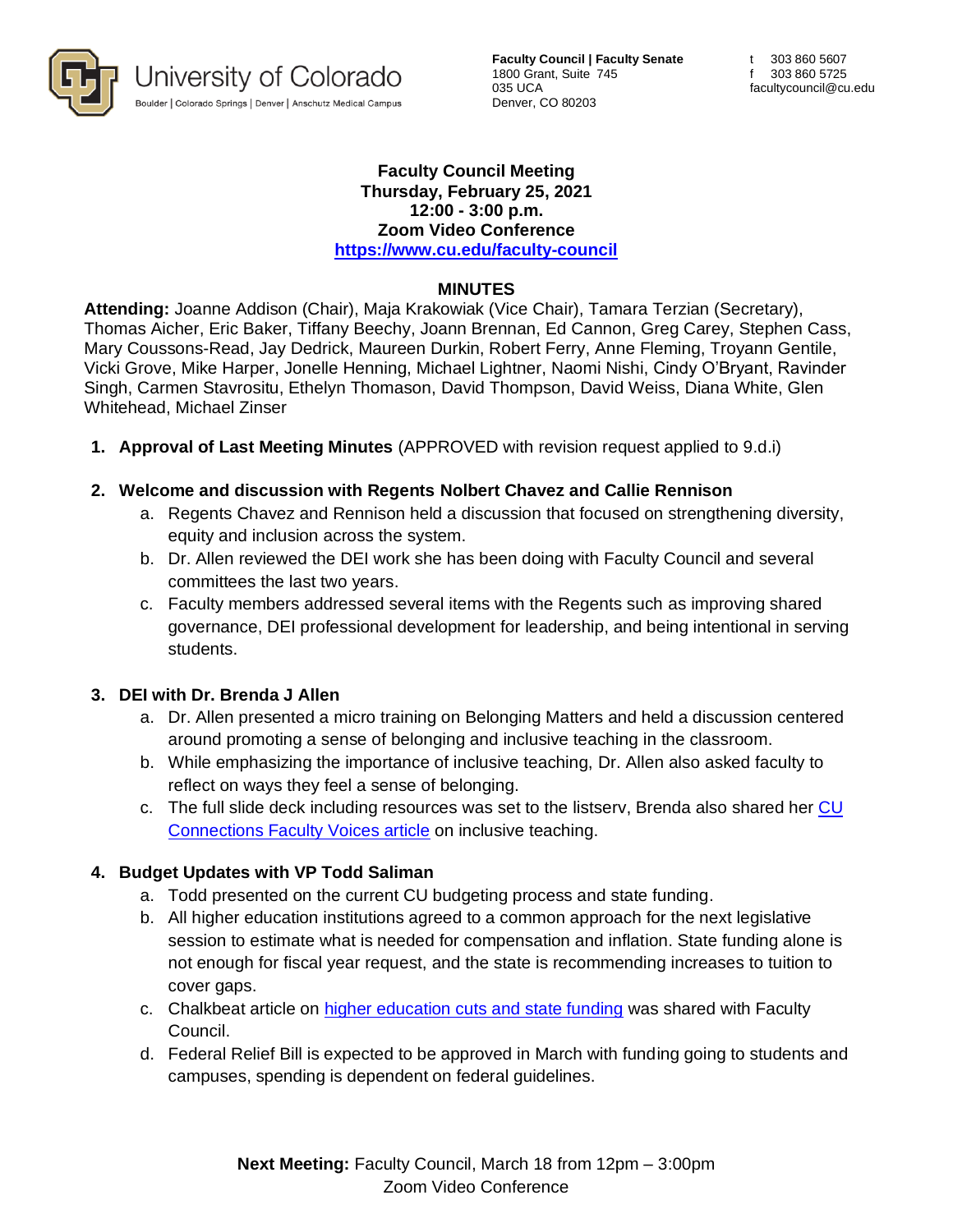## **5. Strategic Planning Updates with VP Todd Saliman and Dean Sharon Matusik**

- a. Strategic Planning has resumed and began defining and refining scope and metrics in each area that were developed in stage 2.
- b. Each campus has been asked to establish goals and develop action steps for continuation.
- c. Sharon and Todd briefly discussed measuring progress and tracking metrics, and reminded members to visit the [SP website](https://www.cu.edu/strategic-planning) for processes and updates.

### **6. DEI Updates with Chief Diversity Officer, Theodosia Cook**

- a. CDO Cook updated members on the DEI & Compliance Roundtables, reporting positive feedback and cross collaboration from the event.
- b. Non-profit roundtable sessions will start in April, they are reaching out to 40 organizations across Colorado to provide opportunities for partnerships and collaborations.
- c. Theodosia shared information on [National Association of System Heads \(NASH\)](https://nashonline.org/) and its work with equity action framework focused on higher ed executives and leveraging the power of systems to advance innovative change in public education.
- d. CDO Cook also reported on meeting with affirmative action professionals to identify needs that are being met and what needs more support.

## **7. Multi-FC Committee DEI Working Group with CREE Vice Chair, Naomi Nishi**

- a. Naomi reported on CREE's interest in forming a working group that would involve representatives from all Faculty Council committees.
- b. The working group would focus on DEI work addressing best practices around transparency and accountability.
- c. As they further develop next steps, Naomi will reach out to all committee chairs to determine interest in joining.

### **8. Academic Affairs Updates with VP Michael Lightner**

- a. APS 1025 draft version of changes will be reviewed at the upcoming EPUS meeting.
- b. APS 1014 brainstorming group has met and provided a variety of perspectives and scenarios considering all of what is and is not in the policy. Once ready, policy review will go to EPUS and Faculty Assemblies.
- c. Mike also reviewed College Credit for Work Experience Bill and assessment has begun for implementation.

# **9. Campus Faculty Assembly Updates**

- a. Anschutz Cindy O'Bryant, Chair
	- i. The Assembly had a meeting with Provost Nairn about credit hour documentation and accreditation. Regent Spiegel attended a meeting and discussed community engagement, DEI and partnerships. Their FA is working with Student Senate and the VC of DEI and Community Engagement to review the impact of racial bias with campus software and technology. Cindy also reported that they are working with campus level administration to reestablish Retired Faculty Association.
- b. Boulder Robert Ferry, Chair
	- i. Boulder FA held discussion over CO HB 18-1331 requiring records of book costs will be associated with courses starting Fall 2021.
- c. Colorado Springs David Weiss, President

**Next Meeting:** Faculty Council, March 18 from 12pm – 3:00pm Zoom Video Conference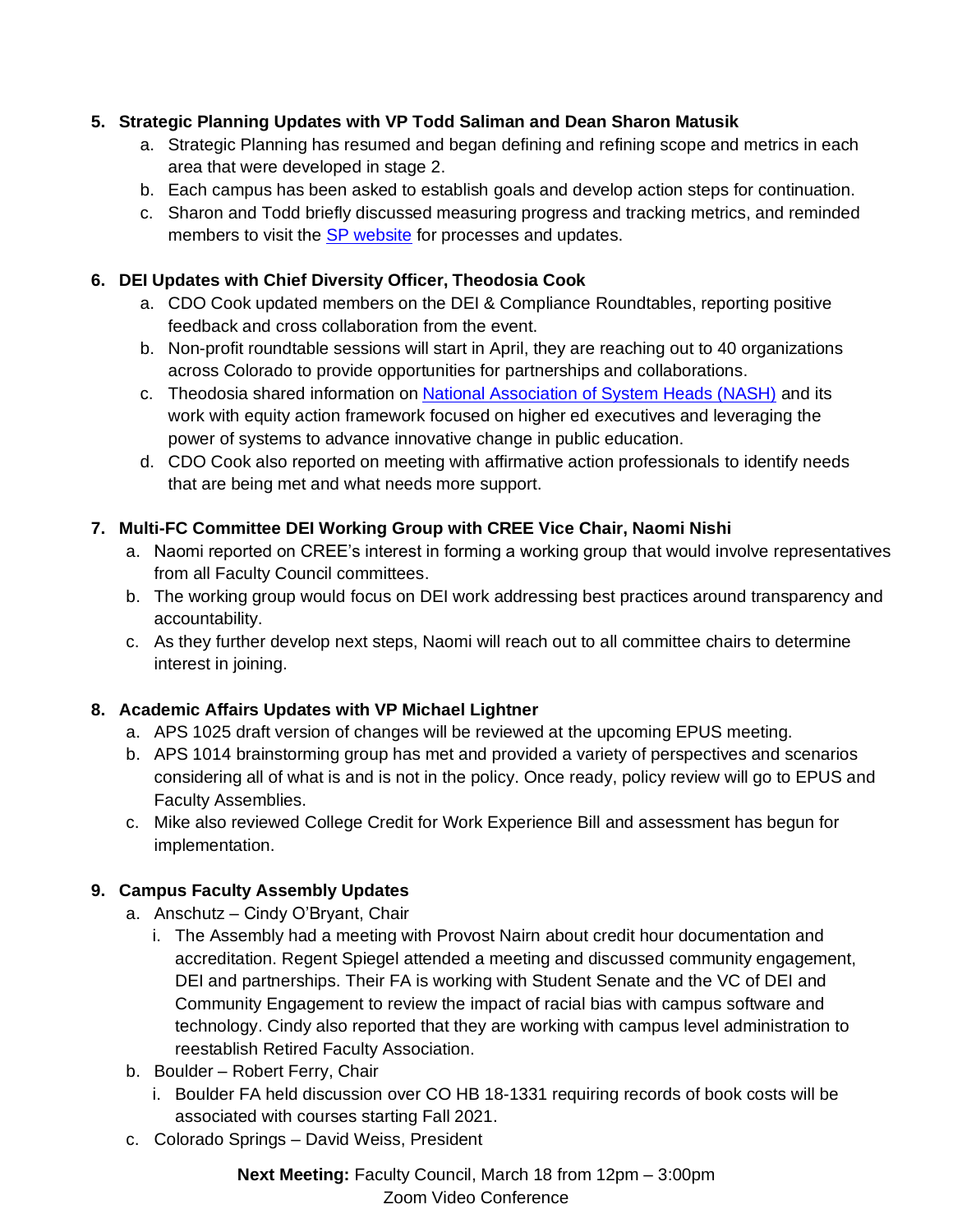- i. The campus is working on their second round of the fall schedule. UCCS campus will be distributing vaccines and there are plans for asymptomatic testing for faculty and staff. FA Women's Committee are researching the pandemic's impact on women and faculty of color. Faculty, staff and student shared governance groups met with Regents Chavez, Rennison and Spiegel. The Assembly is following up with Boulder FA about their Professional Rights and Duties document. Like Anschutz, they are currently in the works of organizing the Retired Faculty Association.
- d. Denver Michael Zinser, Chair
	- i. Mike noted that the Denver campus is addressing many of what the other campuses have reported on. The search for the VC of DEI has successfully concluded. They also met with Regent Spiegel and discussion was centered around software and privacy concerns, access to budget and decision making, and ODE. A discussion on pass/fail with CLAS council governance group was insightful and helpful. Auraria campus is now a point of vaccine distribution.

### **10. Faculty Council Committee Updates**

- a. Budget Diana White, Chair (TABLED)
- b. Communication Carmen Stavrositu, Chair
	- i. Dr. Allen's Faculty Voices article on inclusive teaching was just published on CU Connections. Carmen reminded the Chairs of Budget, EPUS, Personnel and Women's about their upcoming Committee Corner articles this semester. The committee is continuing their work with Jonelle on the Faculty Guide and website redesign. They are now working on creating a Faculty Council DEI statement with Dr. Allen.
- c. CREE Naomi Nishi, Vice Chair
	- i. CREE has voted to approve their revised charge and will send to Executive for review. They are continuing their work with Dr. Allen and CDO Cook is regularly attending all CREE meetings. They also plan to include Theodosia in the multi FC committee DEI working group.
- d. EPUS David Thompson, Chair (TABLED)
- e. LGBTQ+ Troyann Gentile, Co-Chair (TABLED)
- f. Personnel & Benefits Tamara Terzian, Chair
	- i. The committee met with Treasurer Dan Wilson to discuss the Faculty Housing Assistance Program. Tamara will be meeting with CDO Cook at the end of the month to discuss the revival of CURFA. The committee proposed to work on a survey to gauge retired faculty interest. Tamara also met with Mike Lightner, Michelle Martinez and Maureen Durkin regarding updates to policy 11E and the Colorado Healthy Families and Workplace Act.
- g. Women Polly McLean, Chair
	- i. The Women's Committee submitted their report to FC Executive which assesses the committee's historical and current responsibilities and presents recommendations for future opportunities. They plan to discuss the proposal further for a broader discussion. The committee met with David Weiss, Karin Larkin and Robert Ferry at their February meeting to gather more information from each campus to find commonality in addressing women's issues. Denver and Anschutz Chairs have been invited to attend their upcoming March or April meeting. Intersectionality still remains a large topic of discussion as they continue to address ways to impactfully collaborate with other committees.

**Next Meeting:** Faculty Council, March 18 from 12pm – 3:00pm Zoom Video Conference